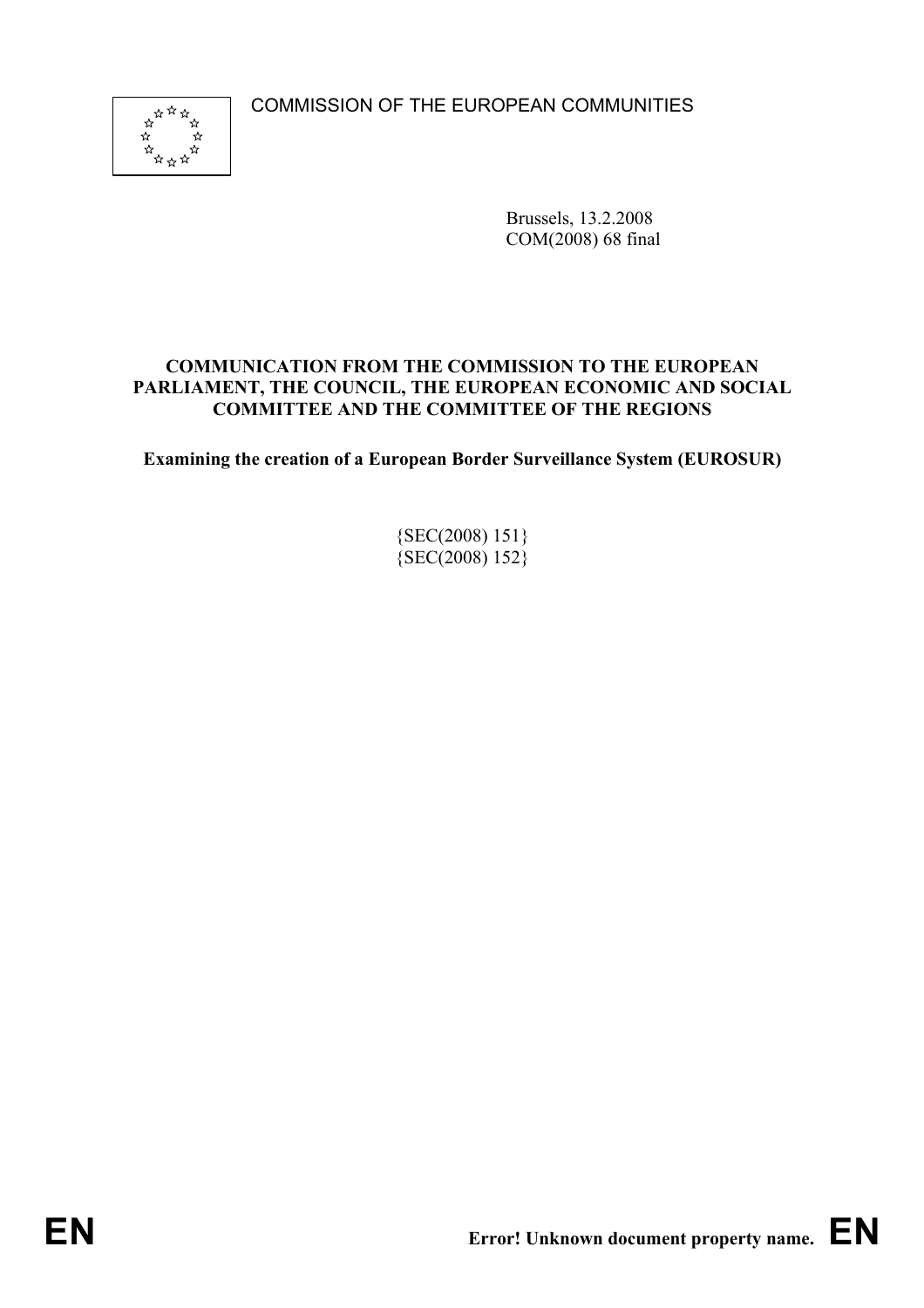#### **1. INTRODUCTION**

In its Communication of 30 November 2006 on Reinforcing the Management of the EU's Southern Maritime Borders<sup>1</sup>, the Commission proposed to establish a permanent *Coastal Patrol Network* for the southern maritime external borders and to create a *European Surveillance System for Borders*.

The European Council of 14/15 December 2006 stated that "priority will be given to examining the creation of a European Surveillance System for the southern maritime borders".

Further to the works done for the setting up of the European Patrols Network (EPN) based on the MEDSEA study<sup>2</sup> and the results of the BORTEC feasibility study<sup>3</sup>, the objective of this Communication is to examine the parameters within which a European Border Surveillance System (EUROSUR), focussing initially on the southern and eastern external borders of the EU, could be developed and to suggest to Member States a roadmap for the setting up of such a system.

The aspects of this Communication dealing with surveillance of maritime external borders form part of the overall framework set by the Integrated Maritime Policy for the European Union<sup>4</sup>.

As defined in the Schengen Borders  $Code<sup>5</sup>$ , border control consists of checks carried out at border crossing points (border checks) and surveillance of borders between border crossing points (border surveillance). This Communication focuses on enhancing border surveillance, with the main purpose of preventing unauthorised border crossings, to counter cross-border criminality and to support measures to be taken against persons who have crossed the border illegally.

It should be seen in the context of the Schengen four-tier access control model<sup>6</sup>, which includes cooperation with third countries, and contribute to improving coordination of EU policies on border control with other policies such as research and development, fisheries and transport.

Once implemented, EUROSUR would constitute a decisive step in the further gradual establishment of a common European integrated border management system. When implementing the different measures described in this Communication, the

<u>.</u>

<sup>1</sup> COM(2006) 733.

<sup>2</sup> MEDSEA Feasibility study of 14 July 2006 on Mediterranean Coastal Patrols Network; prepared by FRONTEX.

Study on technical feasibility of establishing a surveillance system (European Surveillance System), Warsaw, presented by FRONTEX on 12 January 2007. Compare also the "Feasibility study on the control of the European Union's maritime borders" presented by CIVIPOL on 4 July 2003.

COM(2007) 575, 10.10.2007.

<sup>5</sup> Articles 2 and 12 of Regulation (EC) No 562/2006 (OJ L 105, 13.4.2006, p. 1).

<sup>6</sup> The Schengen access control model consists of the following four tiers: Measures at consulates, cooperation with neighbouring countries, border control, and control measures within the Schengen area, including return.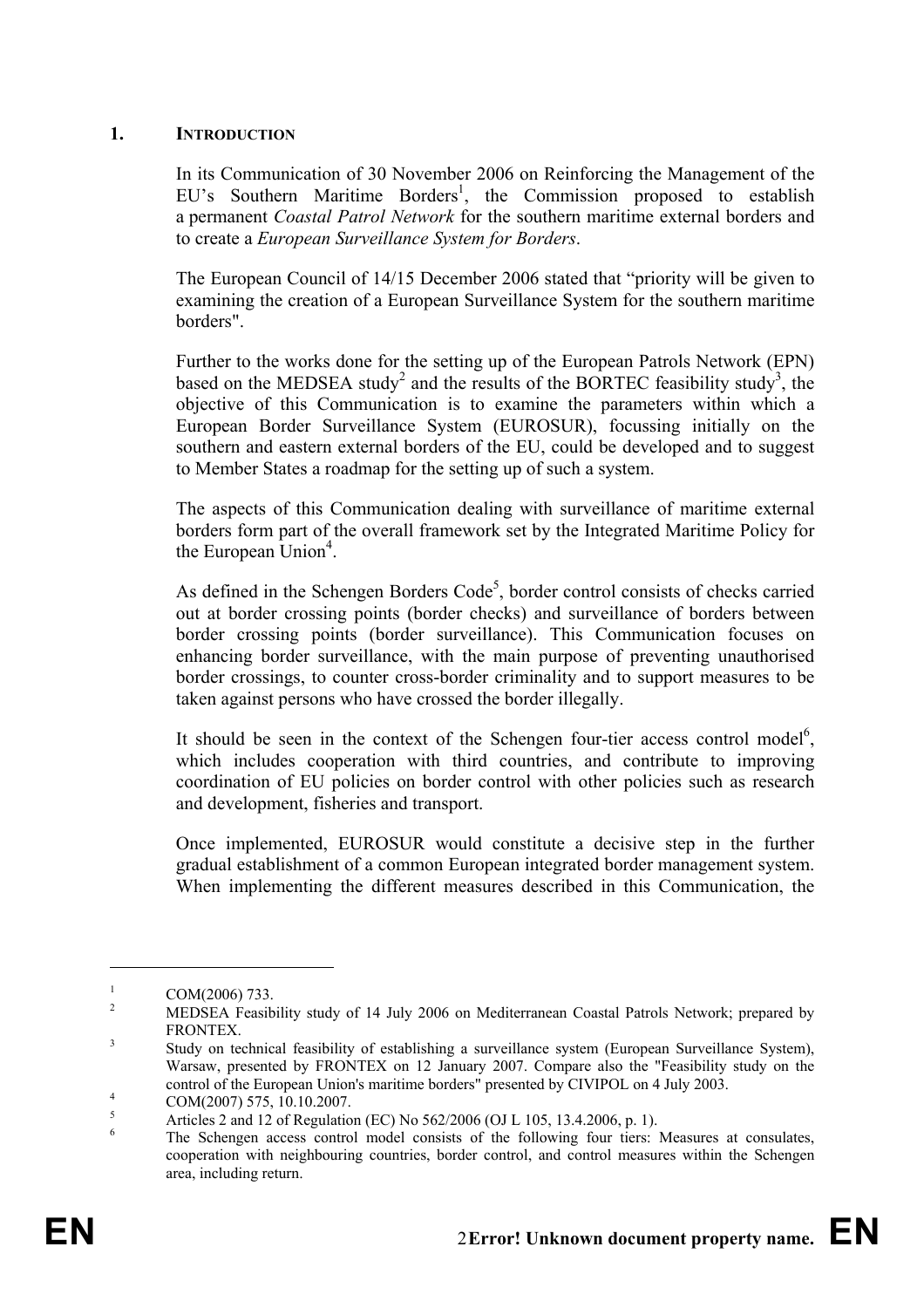External Borders Fund<sup>7</sup> should be the main solidarity mechanism for the Member States in sharing the financial burden in the European Union.

### **2. CHALLENGES AND OBJECTIVES FOR THE FURTHER DEVELOPMENT OF BORDER SURVEILLANCE**

# **2.1. Challenges**

# *2.1.1. Current surveillance infrastructure and coordination at national level*

For the time being, national border surveillance systems are covering only a few, selected parts of the EU external borders. The BORTEC study has shown that in the eight Member States with external borders in the Mediterranean Sea and the southern part of the Atlantic Ocean, about 50 authorities from 30 institutions are involved in border surveillance, sometimes with parallel competencies and systems.

#### *2.1.2. Current coverage of surveillance tools*

Due to technical (current performance of radar/optical sensors, limited availability of satellites) and financial limitations, the areas covered by surveillance are currently restricted to certain flat or coastal areas and those areas of the land border or open sea in which operations are carried out.

#### *2.1.3. Cooperation with third countries*

The migration pressure presents considerable challenges not only for the Member States on the northern, but also for the third countries located on the southern shores of the Mediterranean Sea in terms of detection, apprehension, reception and further processing and readmission of migrants.

# **2.2. Objectives**

*2.2.1. Reduction of the number of illegal immigrants who manage to enter the EU undetected* 

The authorities responsible for border control in the Member States need to be provided with more timely and reliable information if they are to detect, identify and intercept those attempting to enter the EU illegally, thereby reducing the number of illegal immigrants who manage to cross the external borders of the EU undetected.

#### *2.2.2. Increase internal security of the EU as a whole by contributing to the prevention of cross-border crime*

Border surveillance has not only the purpose to prevent unauthorised border crossings, but also to counter cross-border crime such as the prevention of terrorism, trafficking in human beings, drug smuggling, illicit arms trafficking etc.

<u>.</u>

<sup>7</sup>

Decision No 574/2007/EC of 23 May 2007 (OJ L 144, 6.6.2007, p. 22).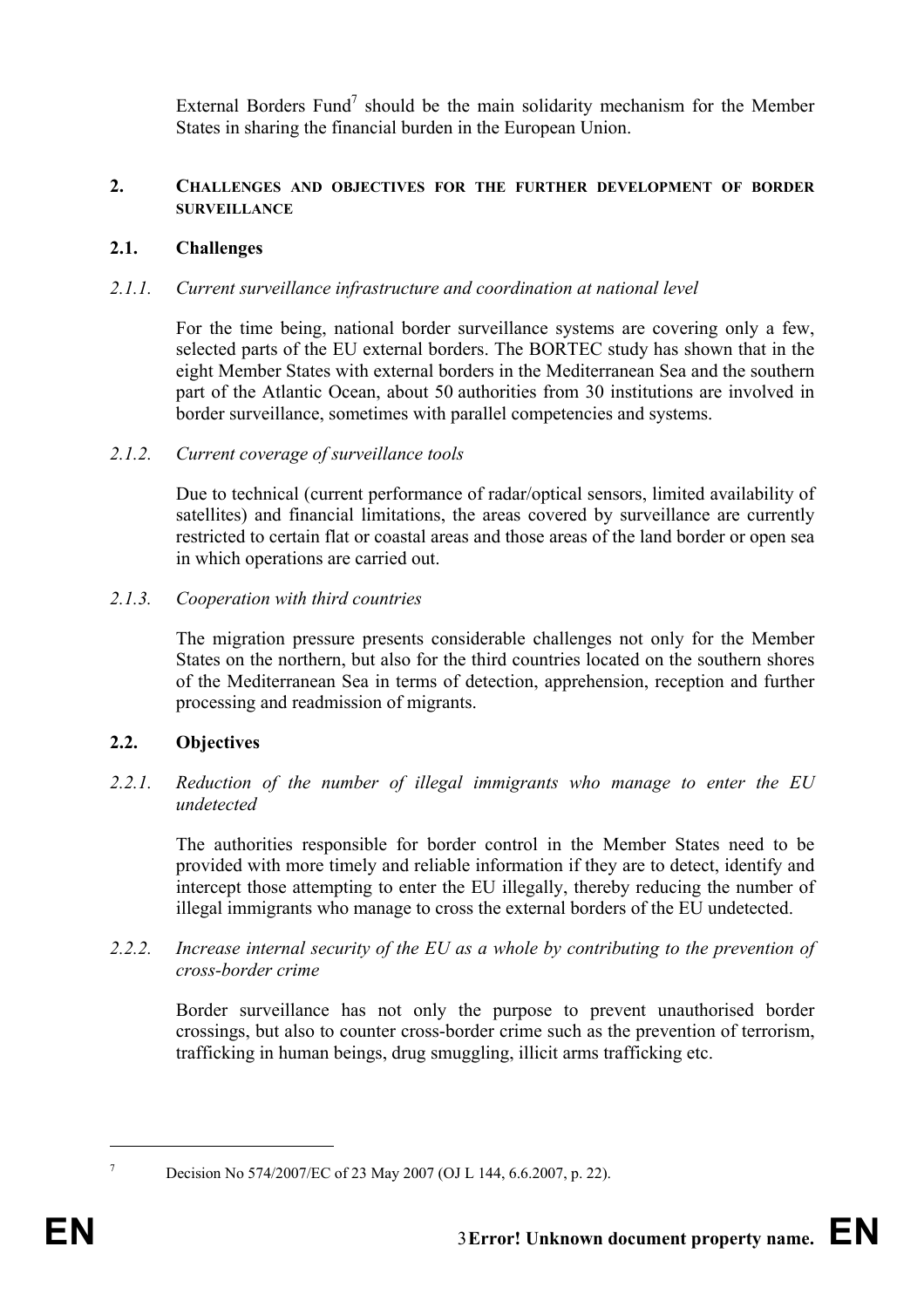Significant financial means, notably flowing from involvement in different kinds of illegal activities, and the affordability of new technical means provide groups involved in organised crime with a wide range of possibilities and equipment.

To counter these threats is first and foremost a task for the police forces and intelligence services of Member States. However, an effective border management system both at national and European level will provide a valuable tool for fighting cross-border crime.

#### *2.2.3. Enhancing search and rescue capacity*

Many illegal immigrants and persons in need of international protection are travelling in conditions of extreme hardship and are taking great personal risks in their attempts to enter the EU illegally by hiding in vehicles, on cargo vessels, etc. The recent practice of travelling on board of unseaworthy and overcrowded boats, has multiplied the number of unfortunate migrants who continue to lose their lives by drowning in the Atlantic Ocean between Africa and the Canary Islands and in the Mediterranean Sea.

The tragic death toll resulting from this kind of illegal immigration is unacceptable and must therefore be significantly reduced. The capacity to detect small boats in the open sea must be enhanced, contributing to greater chances of search and rescue and thereby saving more lives at sea. However, long-term solutions to the challenges posed by migration management can only be achieved through a comprehensive strategy that includes cooperation with third countries, also on border surveillance.

#### **3. GENERAL CONCEPT**

In order to meet the objectives identified in the previous section it is necessary to envisage a common technical framework to support Member States' authorities to act efficiently at local level, command at national level, coordinate at European level and cooperate with third countries in order to detect, identify, track and intercept persons attempting to enter the EU illegally outside border crossing points.

A European Border Surveillance System – EUROSUR - should support the Member States in reaching full *situational awareness*<sup>8</sup> on the situation at their external borders and increase the *reaction capability*<sup>9</sup> of their law enforcement authorities.

Such a framework would be set up without affecting the respective areas of jurisdiction of Member States nor replace any existing systems. A key operational objective should be to use information collected by different systems in a more coherent manner, while paying attention to geographical circumstances and differences between types of borders, in particular between land and maritime borders.

 $\overline{a}$ 

<sup>&</sup>lt;sup>8</sup> Situational awareness measures how the authorities are capable of detecting cross-border movements and finding reasoned grounds for control measures.<br><sup>9</sup> The reaction capability measures the lapse of time required to reach any cross-border movement to be

controlled and also the time and the means to react adequately to unusual circumstances.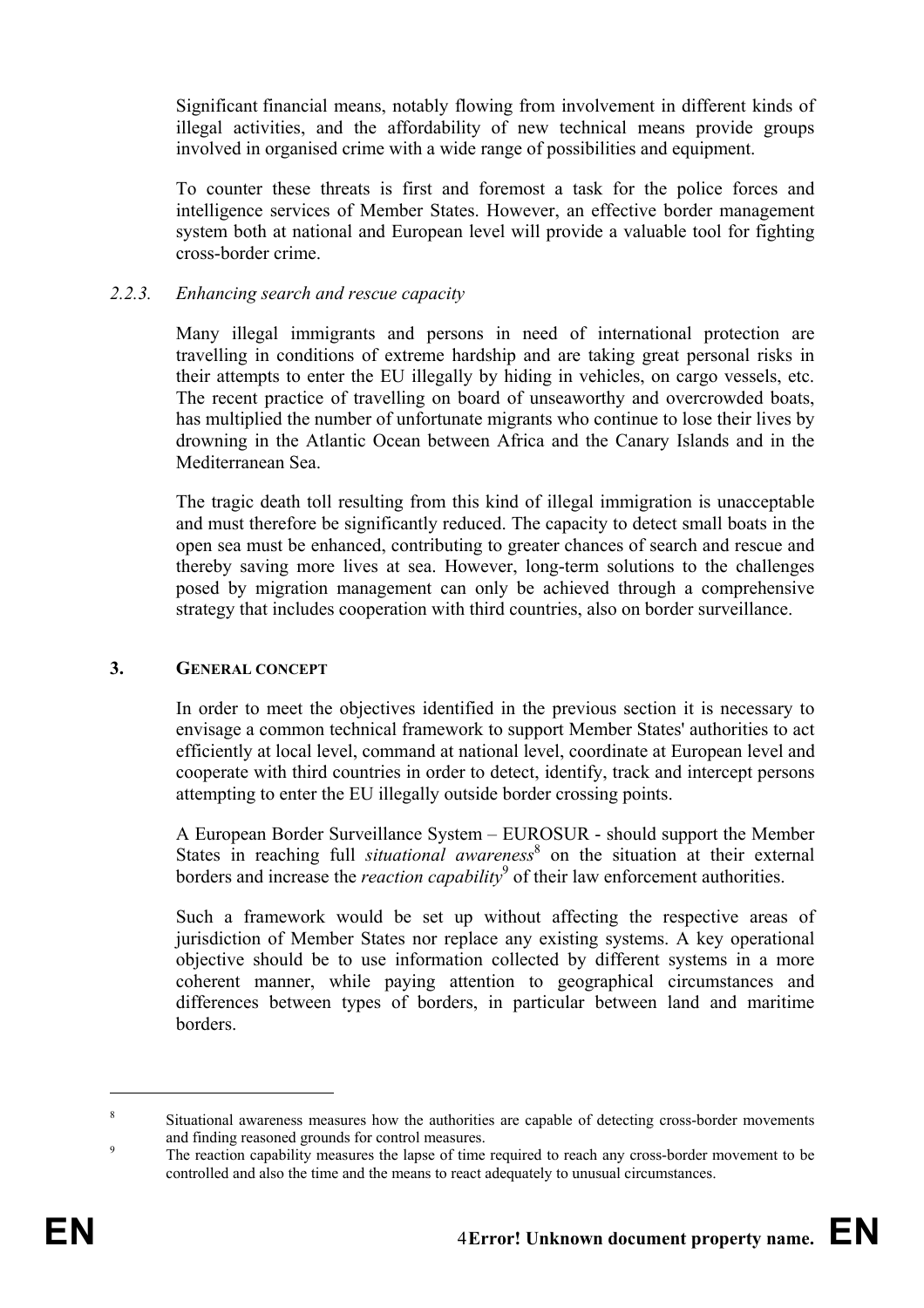The implementation of EUROSUR should be divided into three phases, of which the first two phases would be carried out in parallel, whereas the third phase would be built upon the two previous ones.

- (1) PHASE 1: Upgrading and extending national border surveillance systems and interlinking national infrastructures in a communication network.
- (2) PHASE 2: Targeting research and development to improve the performance of surveillance tools and sensors (e.g. satellites, unmanned aerial vehicles / UAVs, etc.), and developing a common application of surveillance tools. A common pre-frontier intelligence picture could be developed to combine intelligence information with that obtained from surveillance tools $10$ .
- (3) PHASE 3: All relevant data from national surveillance, new surveillance tools, European and international reporting systems and intelligence sources should be gathered, analysed and disseminated in a structured manner, to create a common information sharing environment between the relevant national authorities.

Phases 1 and 2 should cover the maritime and land external borders, having regard to changing migration patterns. Phase 3 should focus on the maritime domain, as it concerns putting together the multitude of information sources that are monitoring activities on the open seas; the equivalent challenge of monitoring such a vast space does not arise in relation to land borders. It should be noted that as far as air borders are concerned, illegal immigration by air is a matter of efficient checks at the border crossing points at airports. EUROCONTROL is working on securing the European airspace and air traffic management<sup>11</sup>.

#### **4. PRESENTATION OF THE DIFFERENT PHASES AND STEPS**

This chapter outlines in more detail the three phases and includes the follow-up actions the Commission envisages to take, together with recommendations for action by Member States and FRONTEX. A table giving an overview of the different steps, leading up to Phase 3, is annexed.

#### **4.1. PHASE 1: Interlinking and streamlining existing surveillance systems and mechanisms at Member States level**

*4.1.1. Step 1: Providing the essential border surveillance infrastructure at national level* 

In the MEDSEA and BORTEC studies and for the EPN, FRONTEX proposed to set up *National Coordination Centres* in the eight Member States forming the EU southern maritime borders in the Mediterranean Sea and in the southern Atlantic

<sup>&</sup>lt;sup>10</sup> For example, to identify abroad a vessel utilised for a criminal activity and to track it by using satellites or ship reporting systems until interception on EU territory.

 $\frac{11}{11}$  Air Traffic Management (ATM) security is concerned with securing the ATM assets and services, to prevent threats and limit their effects on the overall aviation network. Airspace security seeks to safeguard the airspace from unauthorised use, intrusion, illegal activities or any other violation.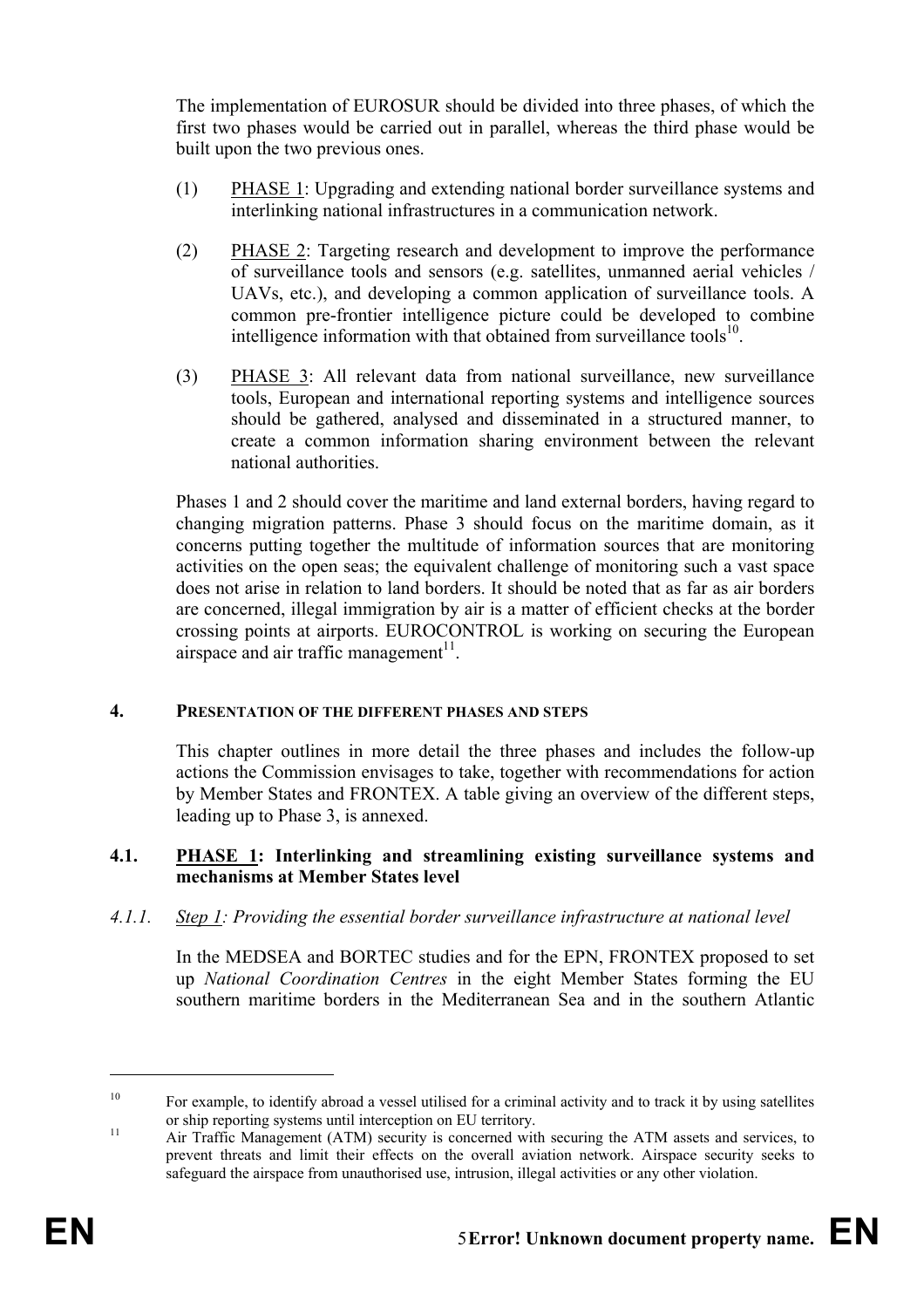Ocean<sup>12</sup>. For EUROSUR, such centres should also be set up in the Member States forming the EU eastern land borders and the EU maritime borders in the Black Sea<sup>13</sup>.

Such centres should ensure close to real-time local, regional and national decisionmaking among *all* national authorities involved in border control tasks. Such centres should have the capacity to provide *situational awareness* of conditions and activities along the external borders as well as all the necessary tools to react accordingly.

The national coordination centre should function as the central part of the national border surveillance system, the latter covering *all* or – based on a risk analysis – *selected* parts of the external borders of the Member State concerned.

#### *4.1.2. Step 2: Communication network between the national coordination centres including FRONTEX*

A secured computerised communication network should be set up in order to exchange data 24 hours a day in real-time between centres in Member States as well as with FRONTEX.

FRONTEX should receive information from the national coordination centres to the extent relevant for the coordination of joint operations and for risk analysis. FRONTEX could also be involved by serving as a European Situation Centre gathering from and disseminating close to real-time information to these centres with regard to incidents occurring along the EU external borders.

### *4.1.3. Step 3: Support to neighbouring third countries for the setting up of border surveillance infrastructure*

As the existing cooperation mechanisms in the Baltic Sea and in the Black Sea have shown, cooperation with neighbouring third countries is a pre-requisite to achieve situational awareness in the maritime domain. While Community financial assistance is already provided to most neighbouring third countries in order to support them in managing their borders, the specific need for developing operational cooperation between those third countries and Member States calls for increased EU financial and logistical support on border surveillance.

#### **Recommendations**

Member States located at the southern and eastern external borders of the EU are invited to set up

- *one single national co-ordination centre*, which co-ordinates 24/7 the activities of all national authorities carrying out external border control tasks (detection, identification, tracking and interception) and which is able to exchange information with the centres in other Member States and with FRONTEX;
- *one single national border surveillance system*, which integrates surveillance activities at all or – based on risk analysis – selected parts of the external border

<sup>12</sup> Portugal, Spain, France, Malta, Italy, Slovenia, Greece, Cyprus.

<sup>13</sup> Norway, Finland, Estonia, Latvia, Lithuania, Poland, Slovakia, Hungary, Romania, Bulgaria.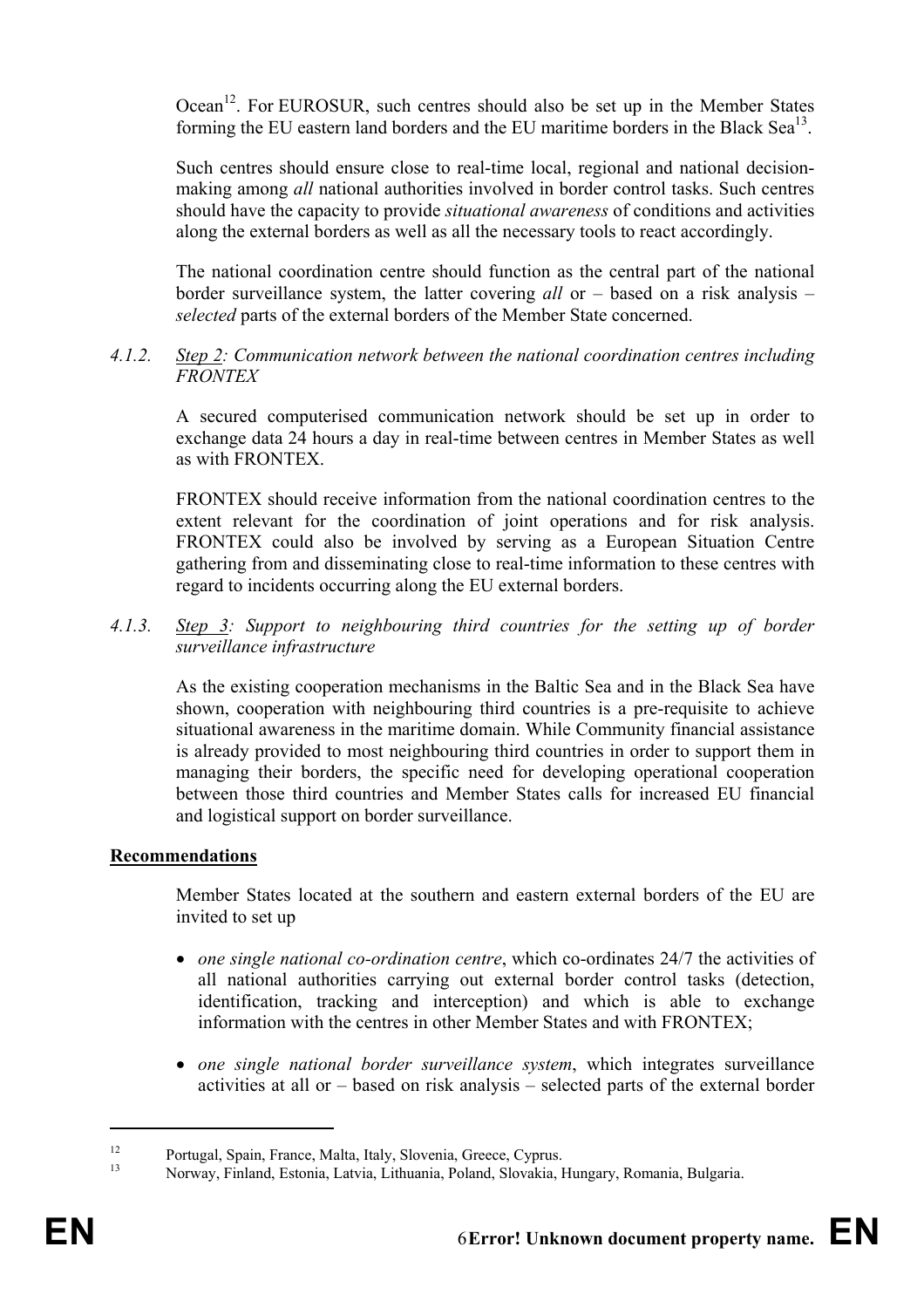and enables the dissemination of information 24/7 between all authorities involved in external border control;

• Member States are encouraged to make full use of the financial support available under the European Borders Fund for the above two actions $^{14}$ .

FRONTEX should, before the end of 2008, present a risk assessment determining those parts of the external borders of the Member States which should be covered by a national surveillance system, a comparison of this assessment with the plans presented by the Member States, and a report on the existing and needed surveillance infrastructure in selected neighbouring third countries.

The Commission will set up a group of experts from Member States and FRONTEX to elaborate guidelines for the tasks of and the cooperation between the national coordination centres as well as on the role of FRONTEX.

The Commission will launch a technical study under the External Borders Fund and coordinated with other ongoing preparatory works to design the system architecture and to estimate the approximate financial costs, for land and maritime borders and including technical specifications for a secured communication network between the national coordination centres and FRONTEX, making use of existing networks where feasible. The system architecture should be flexible and adaptable to accommodate the application and use of all existing as well as future border surveillance tools (cf also Phase 2). The study will also include an analysis of how to link up EUROCONTROL with EUROSUR for the purpose of covering all relevant threats related to border surveillance in the long-term.

On this basis, the Commission will, in spring 2009,

- report to the Council on the progress made on the guidelines for the national coordination centres, and will assess the need for a legislative initiative in this regard;
- present an estimate on the approximate financial costs for the continued development of national coordination centres and national border surveillance systems;
- present a proposal for the system architecture for the communication network and an estimate of the approximate financial costs for setting it up;
- make an assessment of the border surveillance infrastructure in selected neighbouring third countries based on the evaluation carried by FRONTEX, while using as appropriate this assessment in the programming of relevant financial programmes in the external relations domain, taking into account the means available in the context of the current financial perspectives.

<sup>&</sup>lt;sup>14</sup> Member States can use the External Borders Fund to co-finance up to 75% of the costs. See priority 2 of the strategic guidelines for 2007 to 2013 for the External Borders Fund as laid down in Commission Decision C(2007) 3925 (OJ L 233, 5.9.2007, p. 3).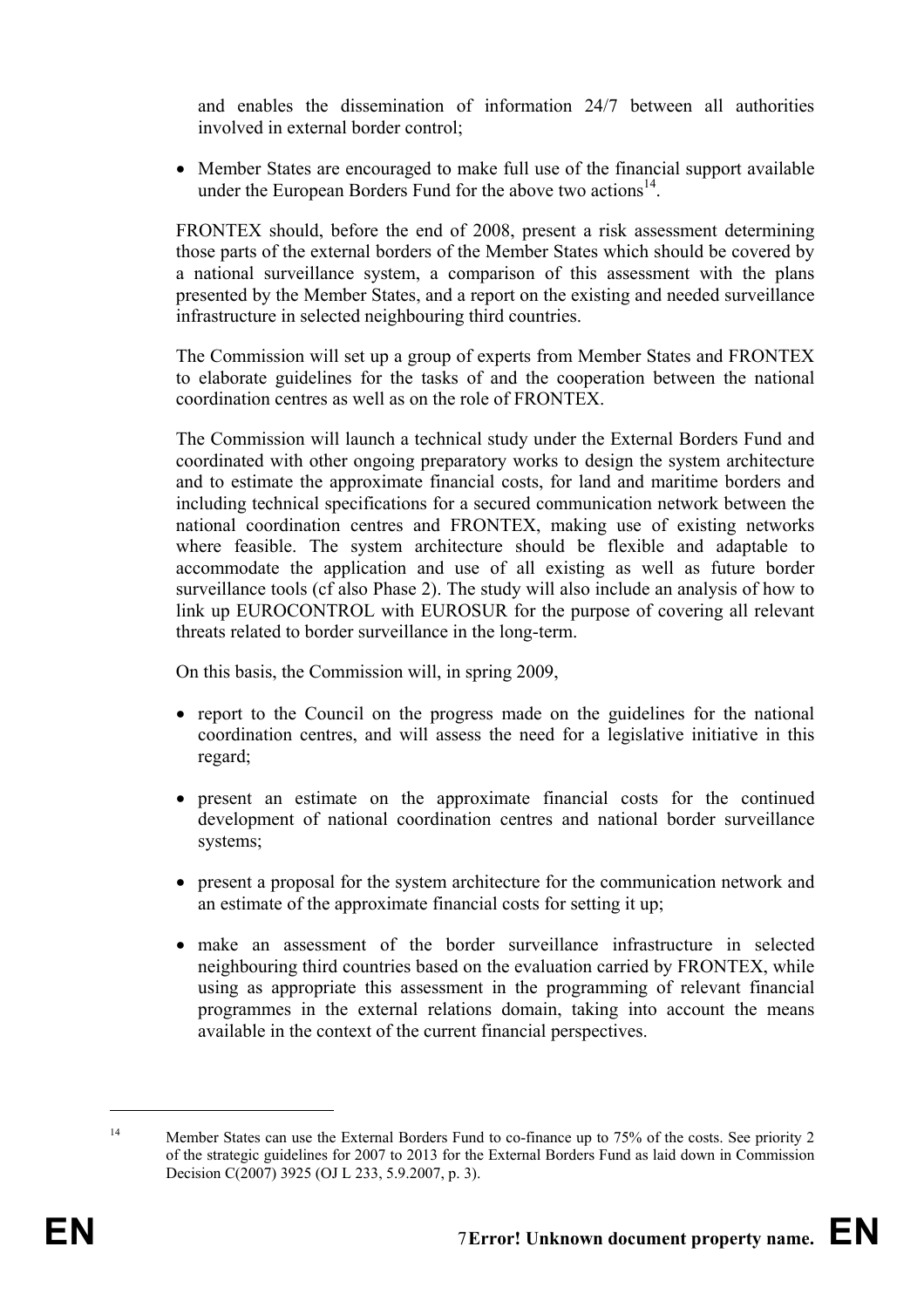#### **4.2. PHASE 2: Development and implementation of common tools and applications for border surveillance at EU level**

#### *4.2.1. Step 4: Research and development to improve the performance of surveillance tools*

In particular two emerging tools are of interest for border surveillance purposes – satellites and UAVs. Earth observation (EO) satellites offer the possibility of coverage for much of the earth, including the open sea and third country coasts and territories. UAVs can produce detailed images and can be placed over the target area on demand.

EO satellites are useful for monitoring and intelligence gathering with regard to predefined areas, but are currently of limited use for tracking. In wide area searches small targets cannot be found, whereas for high resolution imagery the area swept is small and therefore the position of the target has to be known, e.g. on the basis of intelligence given.

UAVs and satellites can track a vessel in European and international waters. However, currently UAVs are not allowed to fly in civil airspace for legal and technological reasons. Extending their operation to coastal areas of third countries of departure would require appropriate agreements with those third countries. In this respect, the overall context of our relations with the third countries concerned will have to be taken into account.

# *4.2.2. Step 5: Common application of surveillance tools*

The application of new surveillance tools could provide Member States' authorities with surveillance information on their external borders and on the pre-frontier area on a more frequent, reliable and cost-efficient basis. Consideration should be given on how the EU can support Member States in developing and using such tools, with regard to investments or by setting up mechanisms allowing for a shared use of capital intensive tools such as satellites. FRONTEX could act as a facilitator e.g. to liaise with service providers in order to procure satellite imagery on behalf of several Member States or co-ordinate the sharing of equipment such as UAVs.

#### *4.2.3. Step 6: Common pre-frontier intelligence picture*

The deployment of new tools opens the possibility for strategic information to be gathered by FRONTEX from various sources as well as from Member States' authorities and from third countries in order to recognise patterns and analyse trends, supporting the detection of migration routes and the prediction of risks.

In practice that could serve to establish a common pre-frontier intelligence picture as a complement to the risk analyses currently developed by FRONTEX. Such a common tool could also take on a more operational character and enable a targeted intelligence reaction, coordinated via the situation centre to be set up by FRONTEX.

#### **Recommendations**

The 7<sup>th</sup> Framework Programme for research and development (security and space themes) should be used to improve the performance and use of surveillance tools to increase the area covered, the number of suspicious activities detected as well as to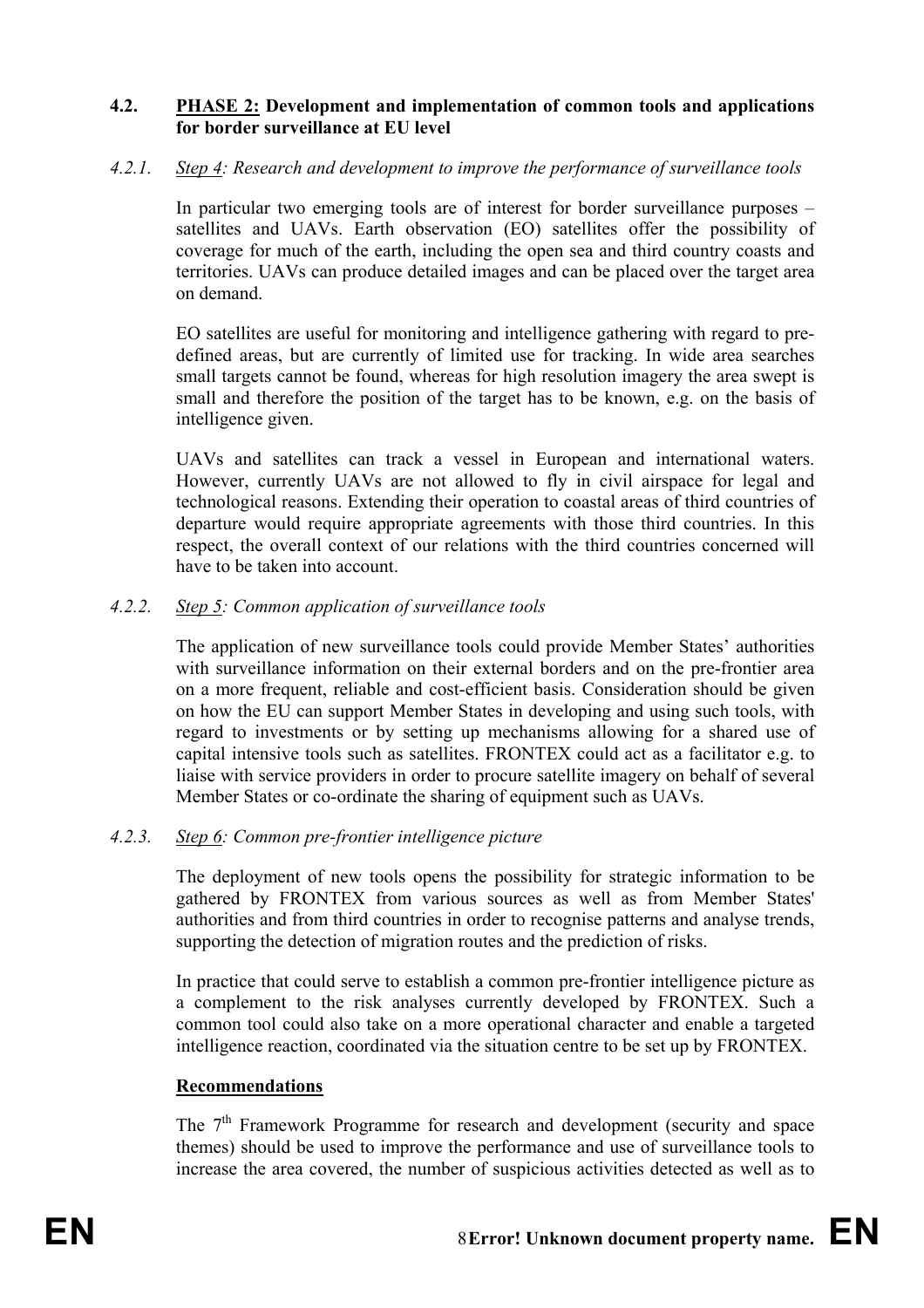improve the identification of potentially suspicious targets and the access to high resolution observation satellite data.

Therefore, in spring 2009, the Commission should present to the Council a concept allowing Member States to receive information derived from satellites and other common surveillance tools with regard to their external borders and the pre-frontier area on a more frequent and reliable basis in the context of GMES (Global Monitoring for Environment and Security)<sup>15</sup>. This concept should also include an estimate of the approximate financial costs.

In spring 2009, FRONTEX should present, in close cooperation with the GMES Bureau of the Commission, a gap analysis of the current and potential future use of satellites for border surveillance purposes by Member States in order to further define the objectives to be pursued for the common application of such tools at European level.

The Commission will launch a study under the External Borders Fund analysing the concept and approximate financial costs of a "common pre-frontier intelligence picture" and report back to the Council in spring 2009.

# **4.3. PHASE 3: Creation of a common monitoring and information sharing environment for the EU maritime domain**

Phase 3 will focus exclusively on the maritime domain. The objective of this phase is to integrate all existing sectoral systems which are reporting and monitoring traffic and activities in sea areas under the jurisdiction of the Member States and in adjacent high seas into a broader network, thus allowing border control authorities to take advantage of the integrated use of these various systems. This network constitutes also an aim of the integrated Maritime Policy of the EU.

*4.3.1. Step 7: Integrated network of reporting and surveillance systems for border control and internal security purposes covering the Mediterranean Sea, the southern Atlantic Ocean (Canary Islands) and the Black Sea* 

Due to the complexity of developing such a "system of systems", and taking into account the current migratory pressure, in a first step the integrated network should be limited to the areas mentioned above and focus on internal security, linking border control authorities, and other European and national authorities with security interests and responsibilities in the maritime domain together.

To this end, a Maritime Policy pilot project and preparatory action will be launched in 2008 to develop working prototypes that can help to define the appropriate technology and approximate financial costs of cooperation and information sharing between sectoral maritime authorities as well as first components of the final system.

Further actions will be taken to encourage the progressive development of an integrated network of maritime reporting and surveillance systems, in which information from different systems set up to meet European and international organisations (Vessel Monitoring System, Automatic Identification System, Long

<u>.</u>

<sup>15</sup> See also Annexes 10 and 12 of the impact assessment.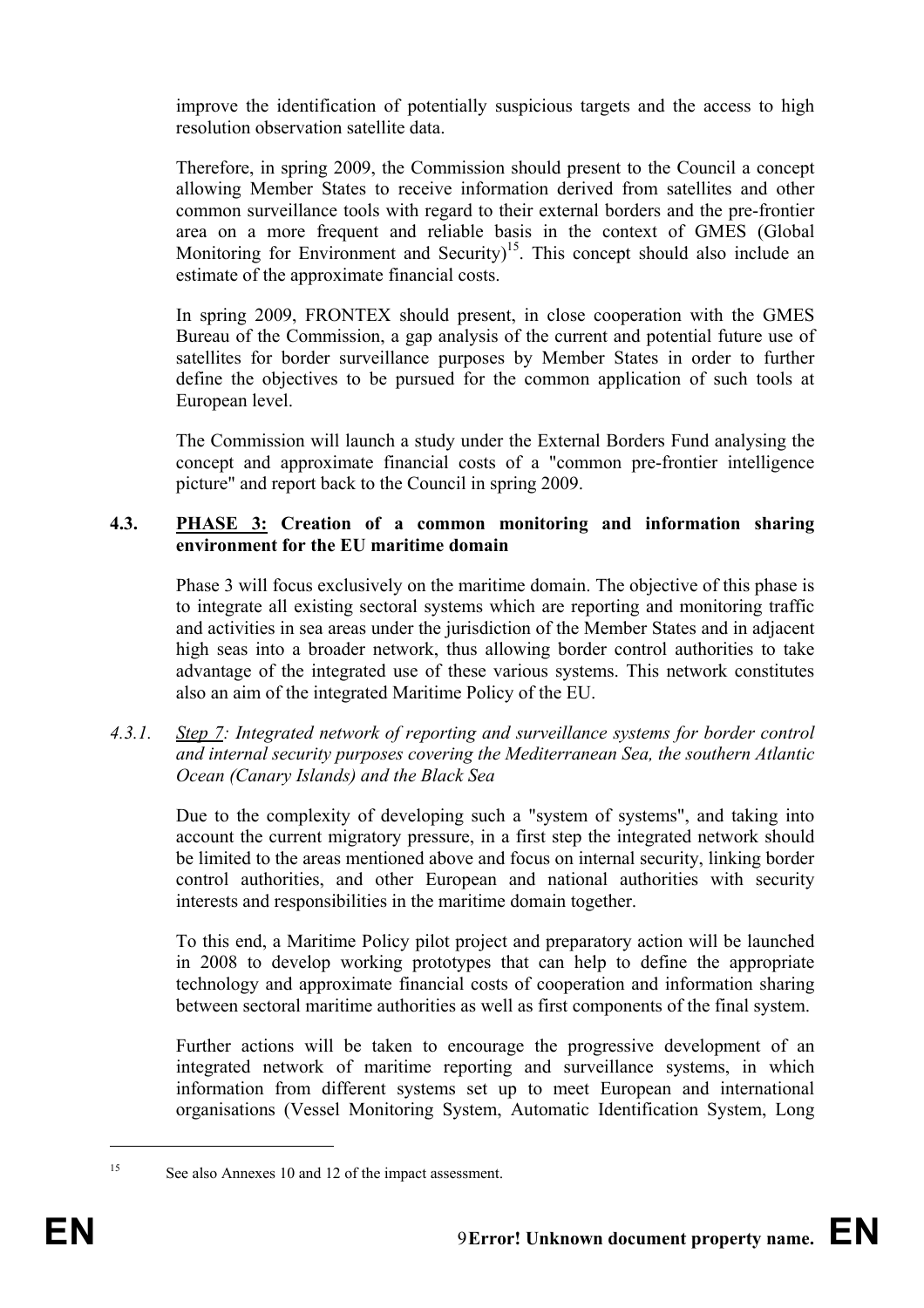Range Identification and Tracking System, SafeSeaNet, etc.) as well as from national surveillance systems (e.g. SIVE, SPATIONAV, Vessel Traffic Management and Information System etc.), jointly operated surveillance services (e.g. radar satellites, UAVs), and intelligence sources are collected, fused, analysed and disseminated in a structured manner at local, Member States' or European level as appropriate.

The analysis of this data should serve to recognise patterns, analyse trends and detect anomalies and thereby predict risks. The information should be available to all national coordination centres concerned, to facilitate command and control and decision making in near-real-time.

This common environment could also cover activities such as the screening of vessels, people and cargo. Special attention has to be given to the security of these systems and tools, ensuring appropriate confidentiality, integrity and availability.

A study on the legal aspects of the envisaged interoperability of the different surveillance systems will be launched in 2008 within the framework of the EU Maritime Policy.

*4.3.2. Step 8: Integrated network of reporting and surveillance systems for the whole EU maritime domain* 

As stated in the action plan<sup>16</sup> accompanying the Communication on an Integrated Maritime Policy for the  $EU^{17}$ , the Commission will announce in the 2<sup>nd</sup> half of 2008 in the form of a Communication a work plan for further steps towards the integration of all European maritime reporting and surveillance systems. It will go beyond border related aspects, thus covering all maritime activities, such as maritime safety, protection of the marine environment, fisheries control, and law enforcement.

#### **Recommendations**

By 2009, the Commission should present to the Council an outline for the system architecture for an integrated network of reporting and surveillance systems for the Mediterranean Sea, the southern Atlantic Ocean (Canary Islands) and the Black Sea, which would allow border control authorities to make full use of the integrated maritime reporting and surveillance systems. This outline should take into account the results of a study to be launched under the External Borders Fund, studies carried out under the  $7<sup>th</sup>$  Framework Programme for Research and Development, as well as other relevant preparatory work done.

In the framework of the EU Maritime Policy, the Commission will also present a Communication setting out a work plan for further steps towards the integration of all European maritime reporting and surveillance systems covering all maritime activities in the Mediterranean Sea, the southern Atlantic Ocean (Canary Islands) and the Black Sea regions with a view to be extended later to the whole EU maritime domain.

<sup>&</sup>lt;sup>16</sup> SEC(2007) 1278, 10.10.2007, p. 8.<br><sup>17</sup> COM(2007) 575, 10.10.2007, p. 6.

<sup>17</sup> COM(2007) 575, 10.10.2007, p. 6.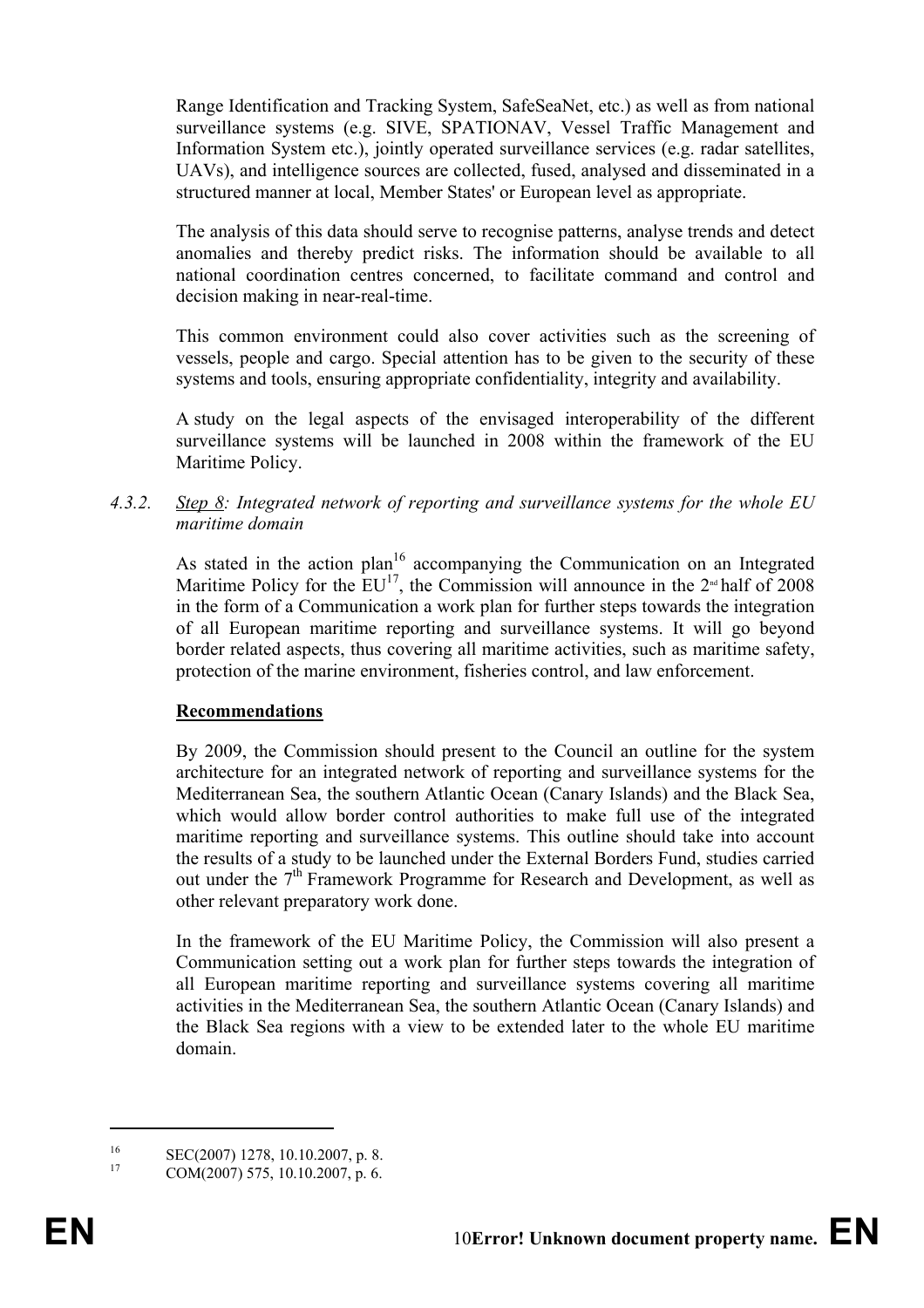#### **5. PROTECTION OF PERSONAL DATA**

The different activities referred to in the previous sections may involve the processing of personal data. Thus the principles of personal data protection law applicable in the European Union are to be observed<sup>18</sup>, meaning that personal data must be processed fairly and lawfully, collected for specified, explicit and legitimate purposes and not further processed in a way incompatible with those purposes. The processing of personal data within the context of EUROSUR must therefore be based on appropriate legislative measures, which define the nature of the processing and lay down appropriate safeguards.

#### **6. CONCLUSIONS**

- The Commission invites the Council and the European Parliament to discuss the recommendations put forward in this Communication.
- The Commission intends to launch the work on elaborating guidelines, together with the Member States, for the tasks of and the cooperation between the national coordination centres and FRONTEX immediately after having published this Communication.
- In spring 2009, the Commission will report back to the Council on progress made and present concrete proposals for the set up and launch of EUROSUR (Phases 1-3) as outlined in this Communication, including covering the complete system architecture for connecting national border surveillance systems and the common application and use of all relevant tools.

<sup>18</sup> Cf. Directive 95/46/EC (OJ L 281, 23.11.1995, p. 31); Regulation (EC) No 45/2001 (OJ L 8, 12.1.2001, p. 1); Council of Europe Convention of 28.1.1981 (ETS 108).